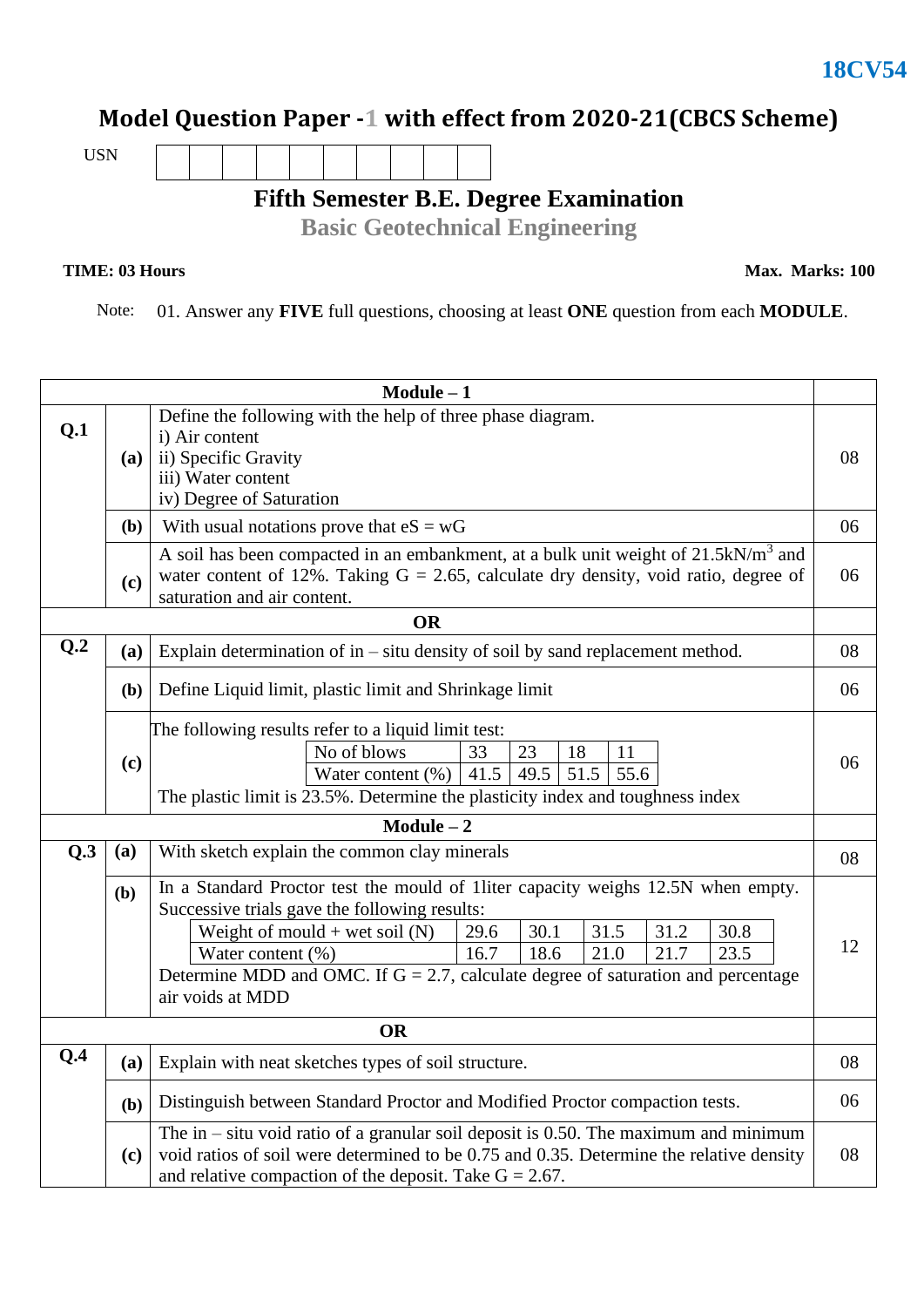## **18CV54**

|              |                                                                                                                                                                                                                                                                                                                                                                                                                                                                                       | Module $-3$                                                                                                                                                                                                                                                                                                                                                                                                                                                                                                                                               |    |  |  |  |  |
|--------------|---------------------------------------------------------------------------------------------------------------------------------------------------------------------------------------------------------------------------------------------------------------------------------------------------------------------------------------------------------------------------------------------------------------------------------------------------------------------------------------|-----------------------------------------------------------------------------------------------------------------------------------------------------------------------------------------------------------------------------------------------------------------------------------------------------------------------------------------------------------------------------------------------------------------------------------------------------------------------------------------------------------------------------------------------------------|----|--|--|--|--|
| Q.5          | In a site reclamation project, 2.5m of graded fill ( $\gamma = 22kN/m^3$ ) were laid in compacted<br>(a)<br>layers over an existing layer of silty clay ( $\gamma = 18kN/m^3$ ) which was 3m thick. This was<br>underlain by a 2m thick layer of gravel ( $\gamma = 20$ kN/m <sup>3</sup> ). Assuming that the water table<br>remains at the surface of the silty clay draw the effective stress profiles for cases (i)<br>before fill is placed (ii) after the fill has been placed. |                                                                                                                                                                                                                                                                                                                                                                                                                                                                                                                                                           |    |  |  |  |  |
|              | With the help of neat sketch, derive the equation to determine permeability by the<br>( <b>b</b> )<br>Falling head permeability test.                                                                                                                                                                                                                                                                                                                                                 |                                                                                                                                                                                                                                                                                                                                                                                                                                                                                                                                                           |    |  |  |  |  |
|              |                                                                                                                                                                                                                                                                                                                                                                                                                                                                                       | <b>OR</b>                                                                                                                                                                                                                                                                                                                                                                                                                                                                                                                                                 |    |  |  |  |  |
| Q.6          | Explain the method of locating the phreatic line in a homogeneous earth dam with<br>(a)<br>filter.<br>Write a note on the factors affecting coefficient of permeability.<br>( <b>b</b> )                                                                                                                                                                                                                                                                                              |                                                                                                                                                                                                                                                                                                                                                                                                                                                                                                                                                           |    |  |  |  |  |
|              |                                                                                                                                                                                                                                                                                                                                                                                                                                                                                       |                                                                                                                                                                                                                                                                                                                                                                                                                                                                                                                                                           |    |  |  |  |  |
|              | Calculate the horizontal and vertical permeabilities of a soil deposit consisting of<br>(c)<br>three layers 1.5m, 1.8m and 2.0m thick with permeabilities $10^{-5}$ m/sec, $10^{-7}$ m/sec<br>and $10^{-9}$ m/sec respectively.                                                                                                                                                                                                                                                       |                                                                                                                                                                                                                                                                                                                                                                                                                                                                                                                                                           |    |  |  |  |  |
| $Module - 4$ |                                                                                                                                                                                                                                                                                                                                                                                                                                                                                       |                                                                                                                                                                                                                                                                                                                                                                                                                                                                                                                                                           |    |  |  |  |  |
| Q.7          | (a)                                                                                                                                                                                                                                                                                                                                                                                                                                                                                   | Classify the shear tests based on drainage conditions. How are these drainage conditions<br>realized in the field?                                                                                                                                                                                                                                                                                                                                                                                                                                        | 06 |  |  |  |  |
|              | (b)                                                                                                                                                                                                                                                                                                                                                                                                                                                                                   | Explain the advantages of triaxial shear test over direct shear test.                                                                                                                                                                                                                                                                                                                                                                                                                                                                                     | 06 |  |  |  |  |
|              | (c)                                                                                                                                                                                                                                                                                                                                                                                                                                                                                   | A direct shear test was carried out on a cohesive soil sample and the following results<br>were obtained:<br>Normal stress $(kN/m2)$<br>150<br>250<br>Shear stress at failure $(kN/m^2)$<br>110<br>120<br>What would be the deviator stress at failure if a triaxial test is carried out on the same<br>soil with cell pressure of $150 \text{kN/m}^2$ ?                                                                                                                                                                                                  | 08 |  |  |  |  |
|              |                                                                                                                                                                                                                                                                                                                                                                                                                                                                                       | <b>OR</b>                                                                                                                                                                                                                                                                                                                                                                                                                                                                                                                                                 |    |  |  |  |  |
| Q.8          | (a)                                                                                                                                                                                                                                                                                                                                                                                                                                                                                   | Explain Mohr – Coulomb failure theory of soil.                                                                                                                                                                                                                                                                                                                                                                                                                                                                                                            | 06 |  |  |  |  |
|              | (b)                                                                                                                                                                                                                                                                                                                                                                                                                                                                                   | What are the factors affecting the shear strength of soil?                                                                                                                                                                                                                                                                                                                                                                                                                                                                                                | 06 |  |  |  |  |
|              | (c)                                                                                                                                                                                                                                                                                                                                                                                                                                                                                   | The following table gives data obtained from triaxial compression test conducted under<br>undrained condition on two specimens of soil sample. The diameter and height are<br>40mm and 80mm respectively for both samples.<br>Specimen No<br>$\overline{2}$<br>$\mathbf{1}$<br>Cell pressure $(kN/m2)$<br>200<br>100<br>Deviator load at failure (N)<br>881<br>637<br>Increase in volume at failure (ml)<br>1.5<br>1.1<br>5 <sup>5</sup><br>7<br>Axial Compression (mm)<br>Find $c_u$ and $\emptyset_u$ by (i) graphical method or (ii) analytical method | 08 |  |  |  |  |
|              |                                                                                                                                                                                                                                                                                                                                                                                                                                                                                       | $Module - 5$                                                                                                                                                                                                                                                                                                                                                                                                                                                                                                                                              |    |  |  |  |  |
| Q.9          | (a)                                                                                                                                                                                                                                                                                                                                                                                                                                                                                   | Explain Mass - Spring analogy.                                                                                                                                                                                                                                                                                                                                                                                                                                                                                                                            |    |  |  |  |  |
|              | (b)                                                                                                                                                                                                                                                                                                                                                                                                                                                                                   | Explain how pre consolidation pressure is determined by Casagrande's method.                                                                                                                                                                                                                                                                                                                                                                                                                                                                              |    |  |  |  |  |
|              | (c)                                                                                                                                                                                                                                                                                                                                                                                                                                                                                   | In the laboratory a 2 cm thick soil sample takes 25 minutes to reach 30% degree of<br>consolidation. Find the time taken for a 5 cm thick clay layer in field to reach 40%<br>consolidation. Assume double drainage in both cases.                                                                                                                                                                                                                                                                                                                        | 08 |  |  |  |  |
|              |                                                                                                                                                                                                                                                                                                                                                                                                                                                                                       | OR                                                                                                                                                                                                                                                                                                                                                                                                                                                                                                                                                        |    |  |  |  |  |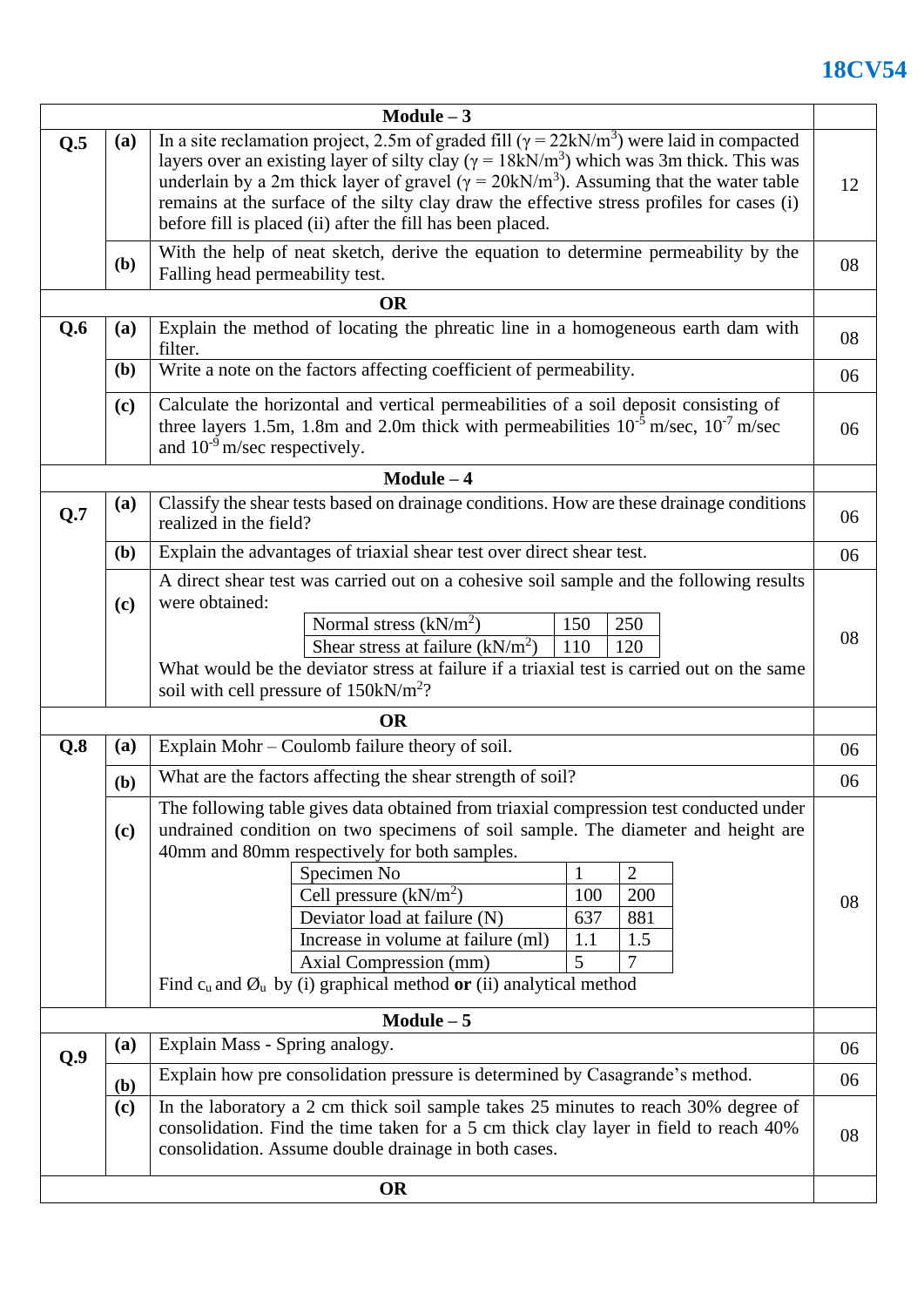## **18CV54**

| Q.10 | (a)                                                                                          | Explain determination of Coefficient of consolidation by square root of time fitting<br>method.                                                                                                                                                                                                                |    |  |
|------|----------------------------------------------------------------------------------------------|----------------------------------------------------------------------------------------------------------------------------------------------------------------------------------------------------------------------------------------------------------------------------------------------------------------|----|--|
|      | ( <b>b</b> )<br>Explain pre consolidated, normally consolidated and under consolidated soil. |                                                                                                                                                                                                                                                                                                                |    |  |
|      | (c)                                                                                          | A clay layer whose total settlement under a given load is expected to be 250mm, settles<br>by 50mm in 15 days after the application of a load increment How many days will be<br>required for it to reach a settlement of 125mm. How much settlement will occur in<br>300 days? The layer has double drainage. | 08 |  |